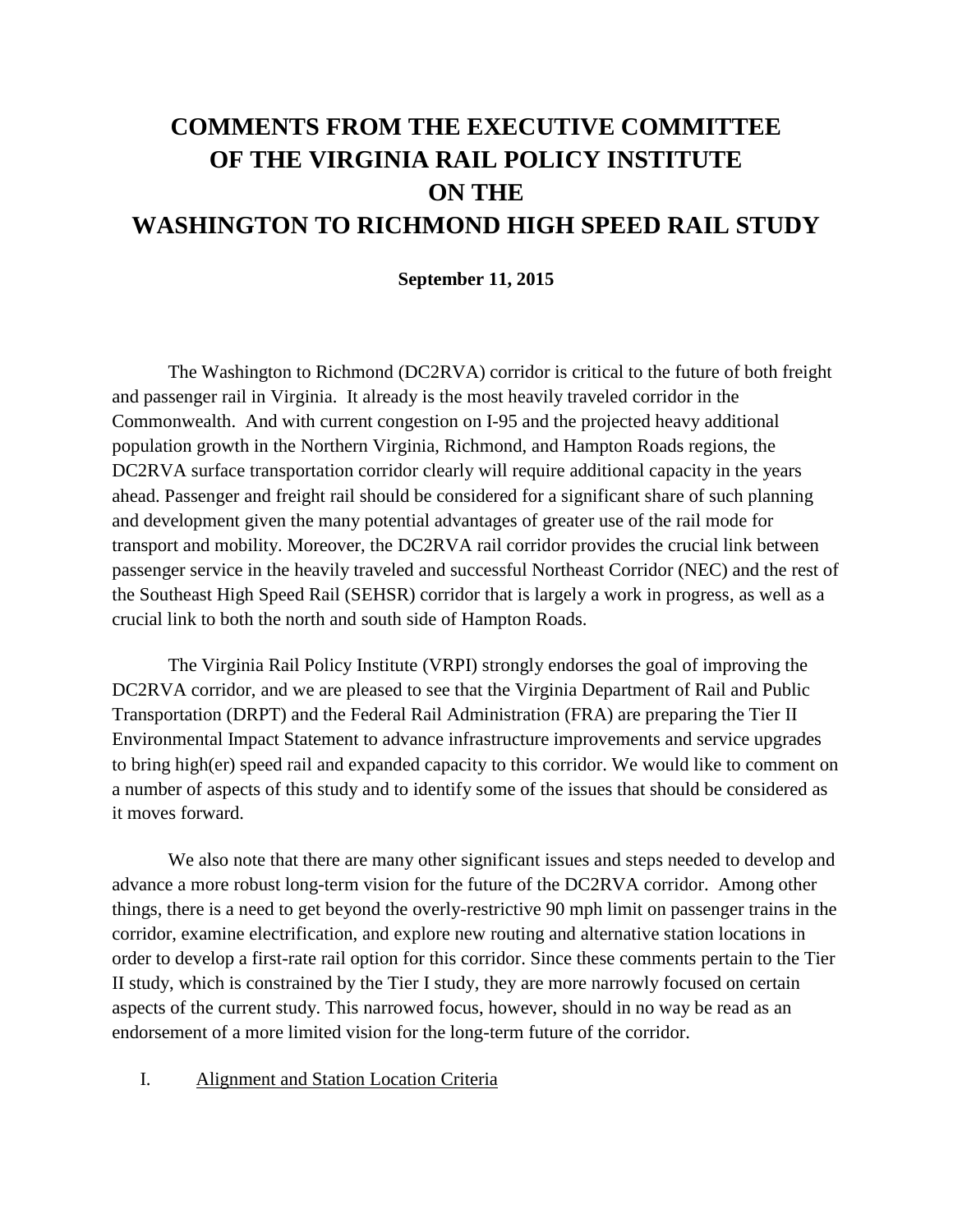DRPT has stated that a primary purpose of the recent public meetings on this project was to generate input on the criteria for developing, evaluating, and selecting alignments and station locations. Although there are numerous potential factors to consider in selecting and applying such criteria, VRPI recommends that the following criteria be emphasized:

- Improvements should advance fast, frequent, and reliable passenger rail service. This includes improving:
	- o travel time (speed) to achieve 90 mph speed where possible
	- o service frequency
	- o on-time performance
- Stations and stops should be located in population centers and central business districts and provide downtown-to-downtown service. Priority should also be given to station locations where surrounding land use provisions encourage transit-oriented development.
- A priority should be placed upon station locations that have strong transit, bicycle, and pedestrian connections and connectivity should be enhanced and maximized. This should include the implementation of new or reformulated transit options to connect rail to surrounding potential riders, such as—for at least the short term shuttle buses between Staples Mill and Main Street Station in Richmond.
- The adverse impacts of improvements on communities and natural and historic resources (e.g., noise and vibration, wetlands and water quality, parks and open space) should be avoided or minimized as much as practicable, and any remaining impacts should be mitigated. In addition, beneficial environmental impacts (e.g., reduction of air pollution) should be maximized.
- Alignments should not preclude future speed increases or electrification of the corridor.
- The financial cost of improvements must be proportionate to the benefits to the public (e.g., number of trains and passengers served, quality and reliability of service, amount of pollution reduction). Cost effectiveness is a central element of constructability that is often given insufficient attention and needs to be considered throughout the development of alternatives in this study.

## II. Alignment and Station Location Challenges and Opportunities

From the south bank of the Potomac River to Greendale in Henrico County, the location of Amtrak's Richmond Staples Mill Station, the existing DC2RVA rail corridor (also known as CSX's RF&P Subdivision) will be expensive to enhance, but infrastructure solutions are, for the most part, relatively straightforward. The general plan that has existed and been incrementally advanced, largely with public funding, for more than two decades, is to convert this 105-mile, historically double-track, bi-directional, railroad to a three-track rail corridor with capability to accommodate trains of any type on any track in either direction, facilitated by a series of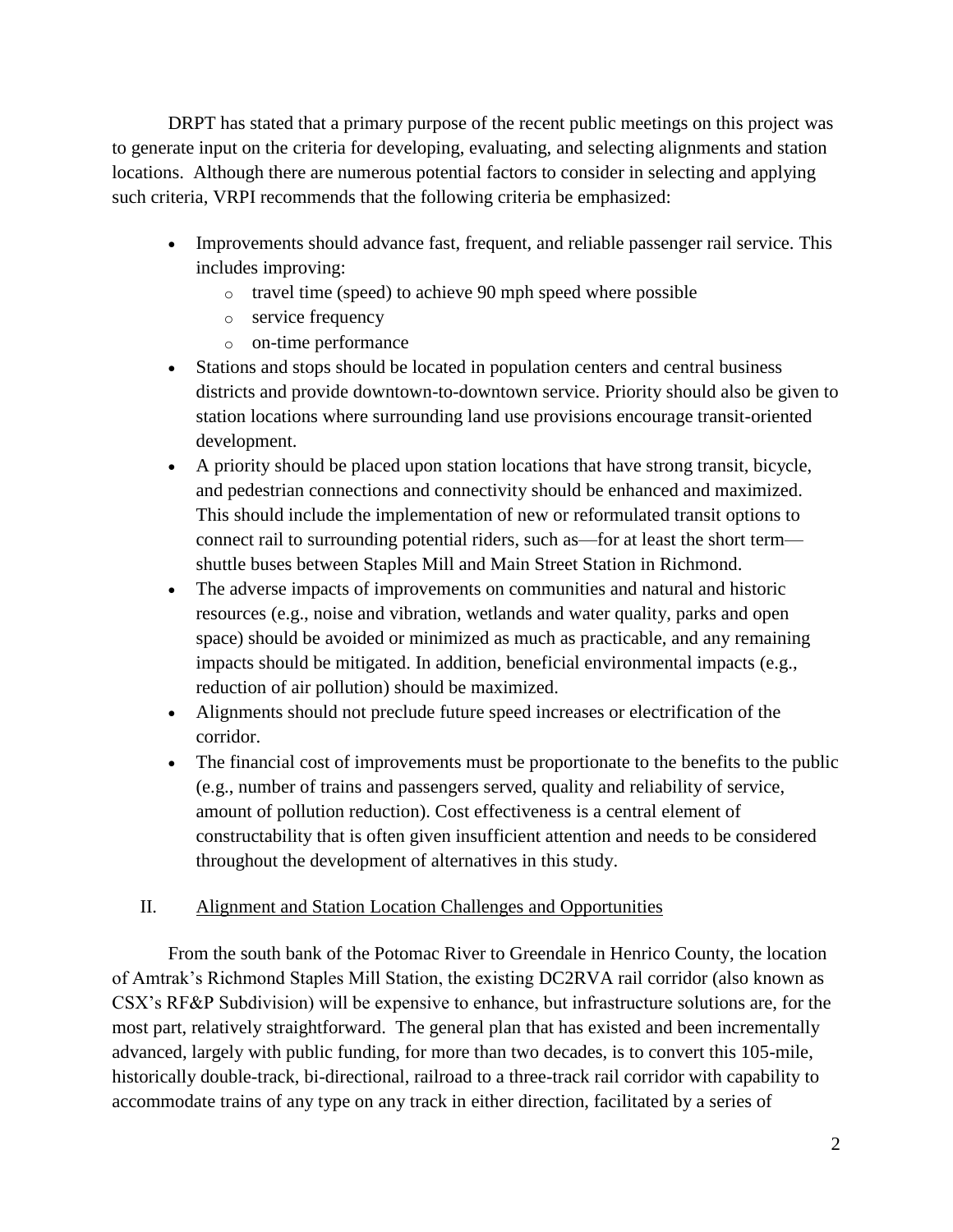universal crossovers. Continuing to proceed with this general plan is a reasonable approach. Once such enhancements are in place, it should be possible to substantially increase train throughput (with or without higher train speeds) and to minimize—although not entirely eliminate—train movement conflicts and delays.

However, three urban areas along the DC2RVA corridor—Fredericksburg, Ashland, and Richmond—present particular challenges. Improvements or alterations of alignments or station locations in these areas are likely to have significant potential impacts, including impacts on historic and natural resources, existing communities and businesses, and vehicle and rail traffic. They are also likely to carry a much higher price tag.

#### A. Fredericksburg Alignment and Station

Congestion in Fredericksburg is a challenge, particularly if intercity passenger rail service is expanded as is planned and as VRPI strongly supports. The alternatives of expanding the existing alignment through the city or pursuing potential new alignments around Fredericksburg appear likely to impact sensitive historic and natural resources. It may well be the case that further analysis will show that more modest improvements to the existing alignment are the best practical alternative and the most likely to be permitted and approved. Regardless of the approach taken, the current station should remain as a gateway for commuter and regional passenger rail, given its downtown location in the heart of the region.

Re-routing freight traffic around downtown Fredericksburg does deserve further study, however, since it could improve capacity for both future HSR traffic and existing VRE and Amtrak trains. In addition, other rail corridors located outside of the DC2RVA corridor can have an important impact on this corridor. The existing rail route from Orange (Norfolk Southern) to Gordonsville (CSX/Buckingham) and then east on the Piedmont Subdivision to Doswell, should be maintained and upgrades should be examined that could safely and expeditiously accommodate north-south detour trains that would otherwise be stranded on the RF&P Subdivision in case of accident or incident. To illustrate, it seems likely that Fredericksburg area VRE commuters would much rather take an extra hour and a half getting home via the detour than wait far longer for the primary route to be cleared. CSX intermodal freight is similarly likely to use such a detour if the primary route is not available.

#### B. Ashland Alignment and Station

The major existing alignments in the corridor split into independent segments at the wye located at RR milepost SRN-001 near the I-64/95 junction in downtown Richmond. *Project Maps*, at Segment 63. The alignment selected will determine whether HSR would implicate impacts in Ashland (and at Staple Mills Road). Proposed Alternative 1 is the existing Amtrak alignment, passing through the existing Richmond-Staples Mill Road Amtrak station, through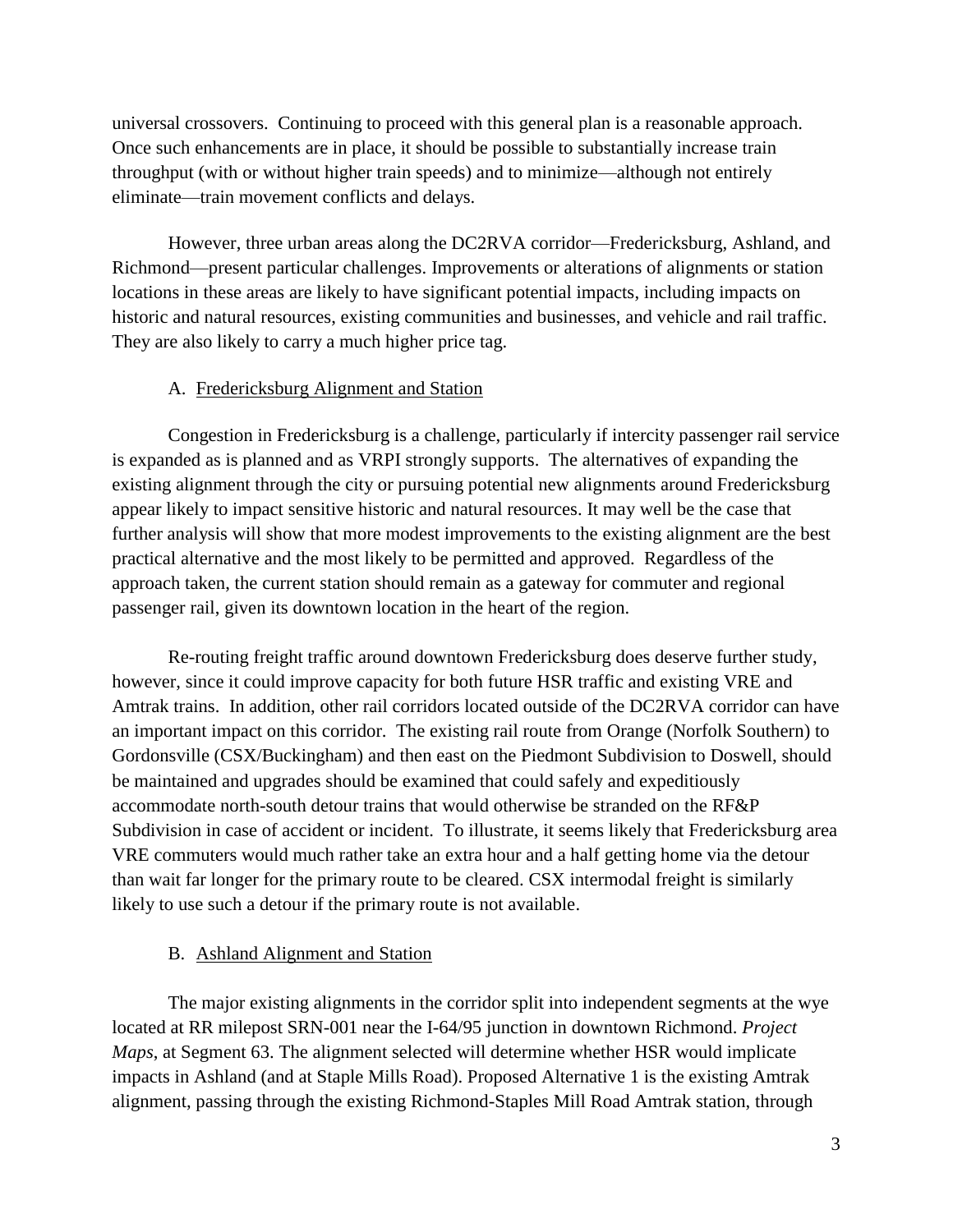Ashland, and on to downtown Fredericksburg. Proposed Alternative 2 would bypass Staples Mill Road and Ashland to the east via the Buckingham Branch Railroad ROW, rejoining the CSX mainline at the wye at RR mile marker CFP-22, just south of the Hanover/Caroline County line. *Project Maps*, at Segment 32.

It appears that Alternative 1 is likely to be the preferable alternative since it lies largely within existing ROW and is currently used by Amtrak, making coordination with existing service and schedules easier. In addition, the Buckingham Branch provides a number of technical and engineering challenges, including straightening existing curves. However, Alignment 2 does cross fewer and lower-traffic roads, and is a substantially rural alignment likely to have fewer noise impacts. Even if the Buckingham Branch line is not the primary alternative chosen, upgrades to this line may nonetheless be desirable, as discussed further below, to provide a "reliever" route in case of accidents or incidents on the primary line.

If Alternative 1 is selected, the presentation boards at DRPT's recent public meetings and conversations VRPI board members have had with DRPT staff suggest that the alternatives under consideration in the study include a bypass of Ashland, elevated tracks, or a tunnel under Ashland. A bypass of Ashland for freight traffic, and perhaps some passenger service as well, should improve the speed and reliability of passenger rail in the corridor; however, it also may have significant impacts on natural and historic resources. The likely adverse visual and community impacts of the elevated track option also appear likely to rule that out that option. In fact, the adverse impacts and cost of the bypass, elevated, and tunnel options all may significantly outweigh the time savings or additional capacity benefits they offer. We look forward to seeing the data on these issues developed in the study. It should be noted, however, that many more trains ran through Ashland decades ago than do today. Rather than bypassing or going over or under Ashland, it may be that the best overall strategy is to achieve higher speeds by focusing on improvements elsewhere in the corridor and by having fewer trains stop in Ashland.

#### C. Richmond Alignment and Stations

The greatest challenges to improving the DC2RVA corridor are in the Richmond area, where there are a number of interrelated issues regarding both station location and the need to address significant bottlenecks and system limitations.

The study is considering having HSR service in the DC2RVA corridor use the existing Main Street Station, the existing Staples Road Station, and/or a new station either on Broad Street or on the Boulevard, and materials have suggested that two of these locations may be chosen. Although VRPI does not have sufficient information to endorse particular station locations at this time, it appears that a brief summary of the options would be as follows: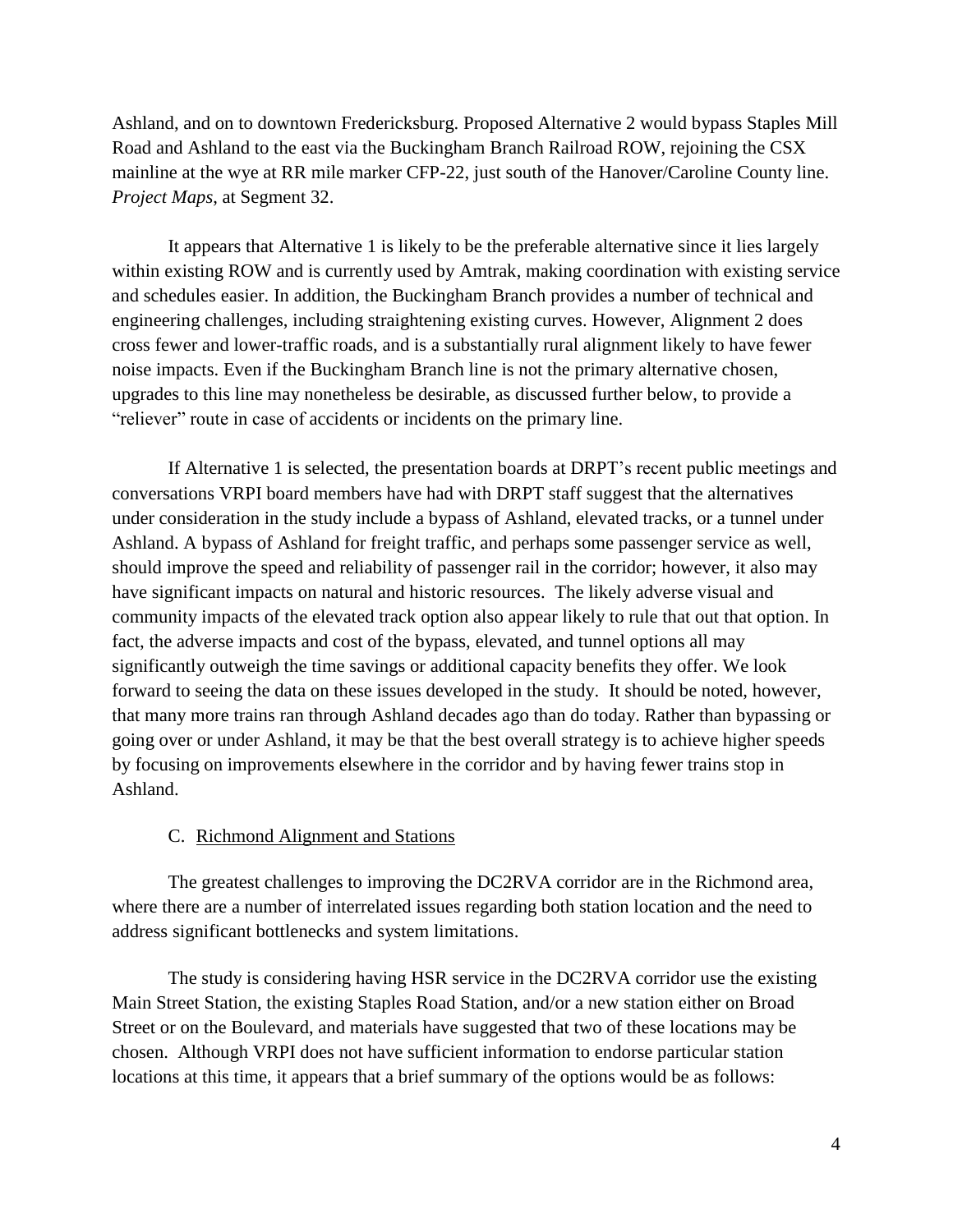- The existing Main Street Station has been supported by the City of Richmond, as it currently serves downtown Richmond, and it is near population and job centers and served by transit; however, significant capacity improvements and track upgrades are necessary to allow greater frequency of service and reduce bottlenecks.
- The existing Staples Mill Road Station has been supported by Henrico County, currently serves the vast majority of passenger rail traffic in Richmond and is relatively convenient for many suburban residents; it has sufficient capacity but suffers from its less-central suburban location.
- The proposed Broad Street or Boulevard locations would be on a major arterial roadway within the Richmond city limits, near significant population and commercial areas, and be transit-accessible. If we were starting from scratch, this would be an ideal location for a station; however, acquiring land for the station, track, and parking may present insurmountable cost, environmental, and logistical impacts.

All three stations have opportunities for spurring significant mixed use, transit-oriented development with appropriate local support.

Capacity constraints and operational issues in the Richmond region complicate and must inform alignment, station location, and investment decisions. The "Richmond Terminal"—as CSX labels its rail lines, yards and support facilities extending from Greendale (Amtrak Staples Mill, "RVR") to Richmond Airport (Fort Lee) on the east—includes Main Street Station (Amtrak "RVM"), Fulton Yard, southward through Main Street Station to Bellwood and Centralia, as well as westward along the James River to the general vicinity of the CSX (former ACL-RF&P) James River bridge. These facilities are in need of major reconfiguration and improvement in order to support highway-competitive freight operations and service, even if passenger train service were not a factor. Improvements to these facilities are also critical to HSR. Although existing conditions are sub-optimal as a result of a number of factors, a primary cause of current problems is the incompatibility of present-day CSX system freight traffic flows and supporting operations superimposed upon the residue of predecessor railroad physical infrastructure that was significantly altered by track and connection changes dating back for decades. The Richmond Terminal, as it currently exists, is a patchwork system that regularly witnesses delays to freight and passenger train movements, some of which utilize entirely too much track capacity, and require excessive locomotive and crew resources in order to make circuitous and convoluted moves.

The problems plaguing Richmond Terminal have a particularly significant impact on Main Street Station. It is unlikely that Main Street Station, a civic icon, can ever serve all passenger trains arriving, departing and passing through Richmond. However, the operating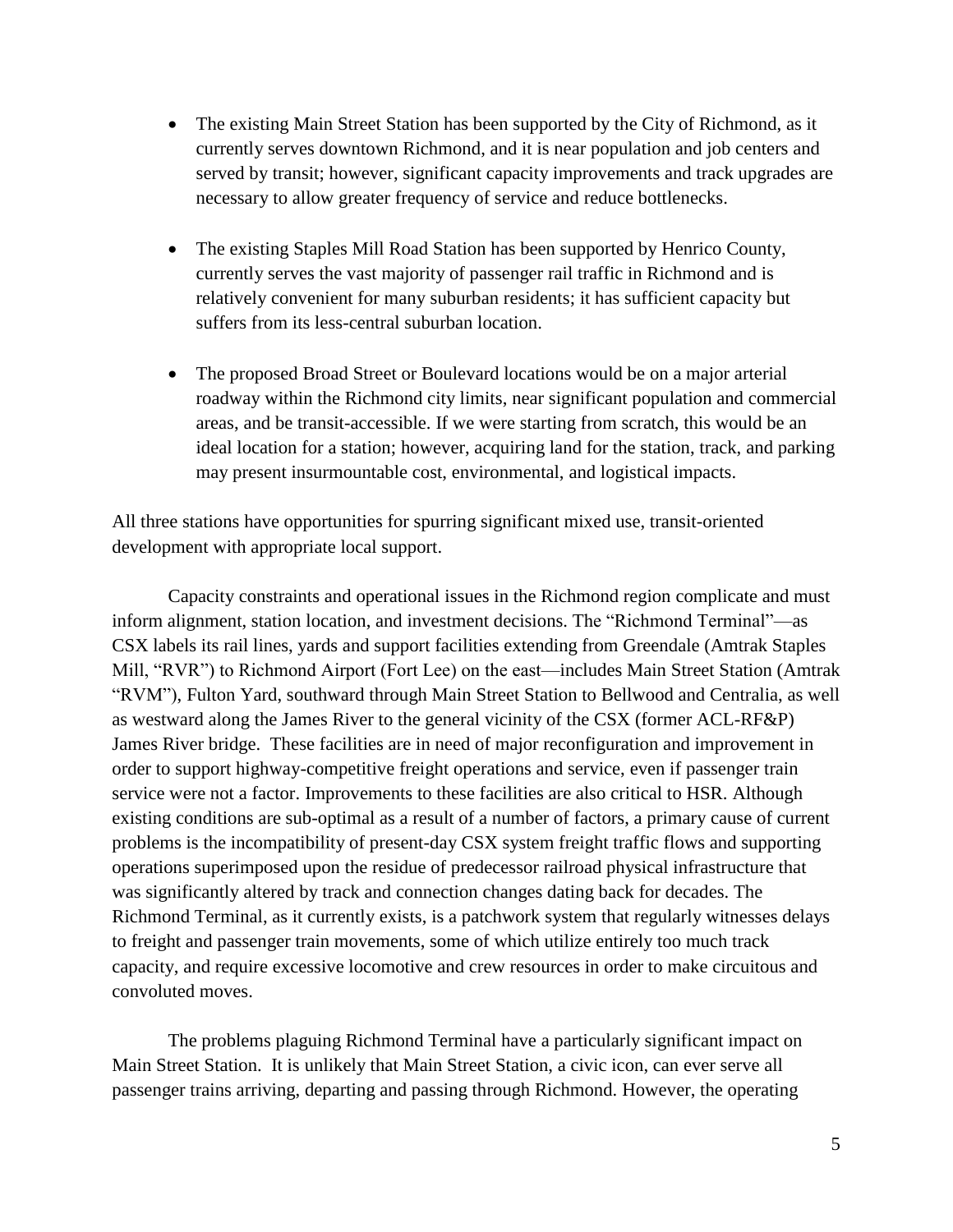capacity of this station should be increased significantly, and it can, and should, be utilized to the maximum extent operationally feasible—primarily for trains passing through Richmond to and from Newport News since there is no other feasible route for such trains. It also is possible to use Main Street Station as the originating and terminating point for at least some trains operating northward from Richmond to Washington and beyond. And it is possible to upgrade the socalled Bellwood Subdivision between Main Street Station and Centralia to accommodate Norfolk and North Carolina trains; however, the cost and the schedule penalty associated with routing those trains through Richmond may well offset the benefits and would likely be a detriment to faster overall schedules on those trains. We look forward to seeing data on these and other potential upgrades—including the cost of upgrades and comparisons between overall travel time using Main Street Station and other routing alternatives. We also recommend the development of various scenarios that include an option routing all Richmond traffic via Main Street Station in order to develop the strongest possible passenger rail market in the downtown center. Moreover, despite the hurdles noted earlier in this paragraph, in order to better connect the downtown centers of Richmond and Norfolk, and Norfolk to DC and the rest of the NEC, there should be at least some daily trains from Norfolk to Main Street Station.

There are improvements that can be made in the near term, with relatively modest capital outlays, that could improve existing operations and service, such as a crossover here and there. In addition, closer coordination among and between CSX dispatching centers in Baltimore, Huntington and Florence, all of which can have a hand in the movement of various Amtrak trains to and through Richmond Terminal, would offer benefits to both freight and passenger rail.

For the most part, however, improvements to Richmond Terminal will be far more costly. But that does not mean that they should not be made. Significant improvements in Richmond are critical to significantly improving the DC2RVA corridor. VRPI recommends that the improvements considered include:

 An additional James River bridge crossing to link Fulton Yard (Peninsula Subdivision) with South Yard (Bellwood Subdivision) to permit north-south and east-west movements on either end. This is perhaps the most important potential new infrastructure item in the DC2RVA corridor. It has the potential to "fix" many of Richmond Terminal's problems by eliminating the need for run-around moves at Fulton, as well as push/pull and pusher moves, all of which presently consume an inordinate amount of track time and space. In addition to expediting CSX freight and saving CSX money by reducing locomotive and crew hours, it would substantially reduce freight train moves through Main Street Station and between AM Junction and AY on the north end of the Bellwood Subdivision. Passenger train moves via Main Street Station would obviously benefit. Moreover, such a track and routing configuration would enable southbound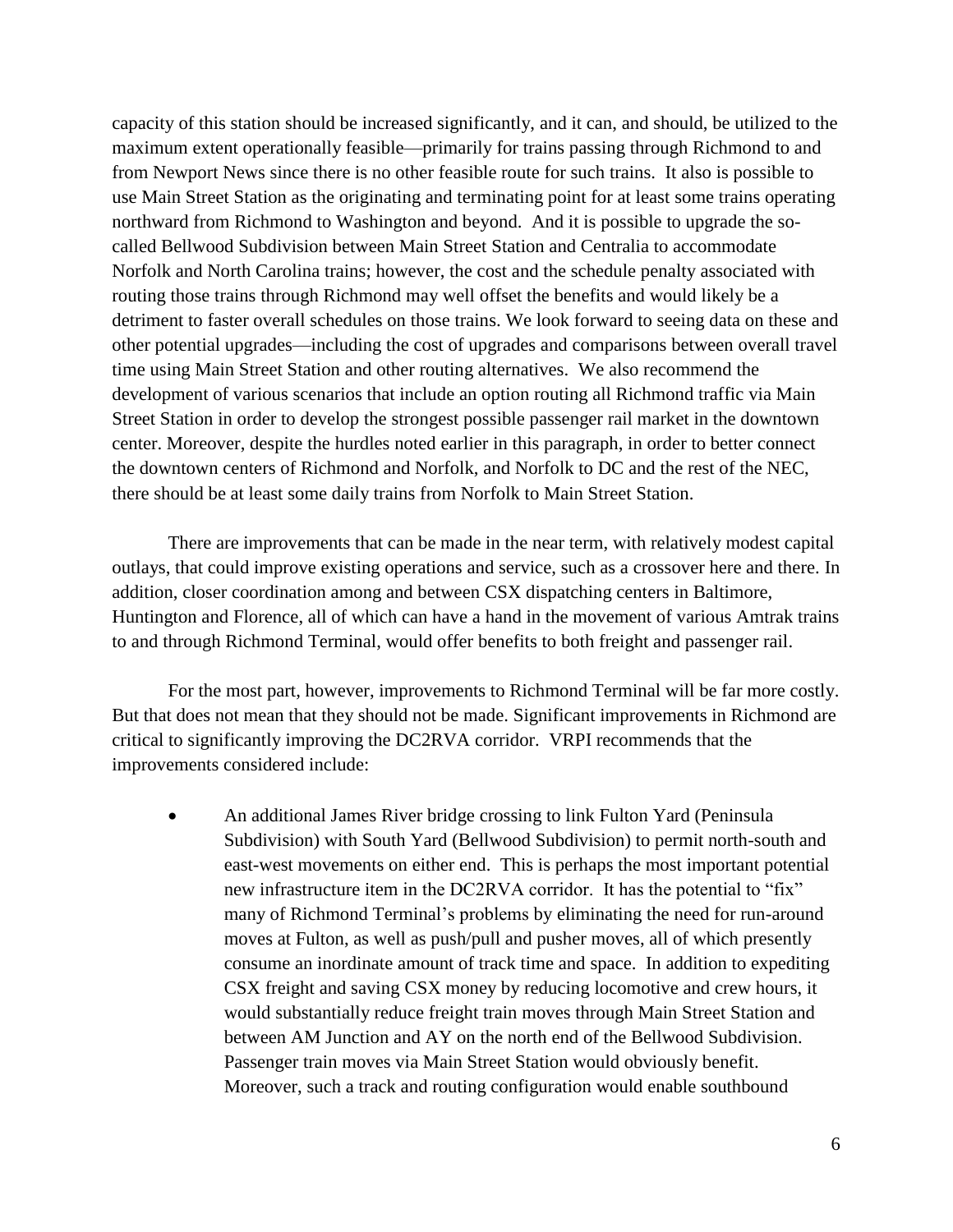Amtrak trains terminating at Main Street Station to "turn" for subsequent northward movement. Of course, cost, environmental and community impacts, and other factors need to be explored in evaluating this potential improvement.

- Upgrade the east end of the Piedmont Subdivision (CSX, leased to Buckingham Branch), Bone Dry Junction to Doswell, adding a west-to-north connection, as well as a west-to-south connection at Doswell. It is conceivable that several passenger and freight trains, daily, might better use that route between Richmond and Doswell, or the reverse direction, rather than being routed through Acca Yard. In addition, this would afford a "reliever" route in case of accident or other adverse conditions on the much heavier traveled RF&P Subdivision.
- Construct a high-capacity, modern rail terminal facility on the site of the existing Staples Mill Station. Although it may be possible to locate the second Richmond station elsewhere (including in the vicinity of the Science Museum on Broad Street), the existing location has proven popular with Amtrak travelers and serves more passengers than any other station in Virginia. While the capacity of a downtown station should be maximized and Staples Mill perhaps could be replaced in the long term, Staples Mill is likely to be retained at least as an interim suburban station and it has the land for rail development. If Staples Mill is retained, Henrico County should take the lead in developing this facility—as Norfolk, Newport News, and Roanoke have done for their stations—but State assistance will also be required, and should be provided. Shorter term improvements, such as the parking lot expansion at Staples Mill that has been at a standstill, need to be made as well, and a transit connection (such as shuttle buses) between Staples Mill and Main Street Station should be evaluated.

### III. The Critical Role of CSX

As the discussion of rail alignments and station locations clearly indicates, CSX is a key potential partner and/or obstacle to enhanced rail services—both freight and passenger—in the DC2RVA corridor, particularly in the Richmond region. The most direct of several existing rail corridors is exclusively owned and controlled by CSX, a non-public entity, and this fact has significant implications that must not be ignored. If the rail corridor (or corridors – since there is a more circuitous alternative to the primary one) were owned by a single public entity, the task of designing, constructing and arranging for the operation of enhanced freight, intercity rail, and commuter rail service would almost certainly be easier to implement. Given the private ownership, the paramount question overshadowing the program of work and stated objectives of the DC2RVA study is whether the potential public/private conflicts of rights, interests, and objectives can be reconciled to the satisfaction of all parties. Although the goal and objective should, in theory, be a "win-win" for all concerned, this may not be achievable.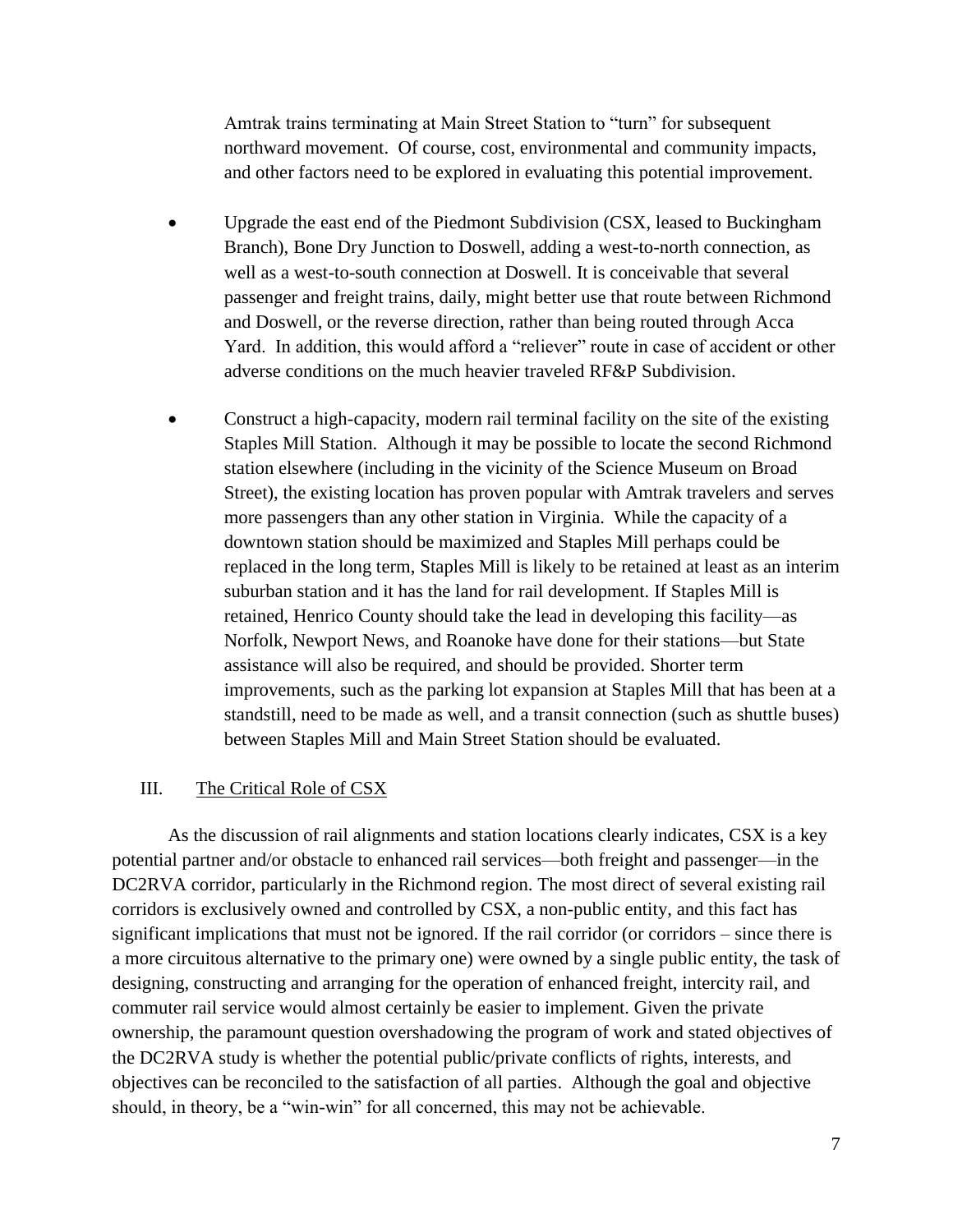If the challenges in the corridor can be reconciled and resolved to the mutual interest and benefit of all parties, including the current owner of the rail corridor (or corridors), the following issues are among those critical to a successful outcome:

- CSX rail freight operations, as presently conducted, are fundamentally incompatible with quality intercity passenger and commuter rail services, regardless of whether the latter are operated at current relatively slow speeds or projected higher speeds. We touched on some of the issues above and would be glad to provide more detail on this complicated but critical issue.
- It is possible to design and construct infrastructure to mitigate, but not entirely eliminate, operational conflicts. The extent, cost and potential benefits to be derived from such enhanced infrastructure can be projected, but not absolutely determined, thus any such investment will, if made, represent a leap of faith.
- The reason anticipated and desired benefits of new rail infrastructure investment cannot be precisely determined in advance—and the reason such benefits will vary from day to day and week to week—is that CSX freight operations (as well as those of other Class I rail freight operators) are subject to unanticipated freight train schedule deviations for a wide variety of reasons, including equipment failure, systems failure, freight traffic terminal congestion, weather, and many other internal and external influences. Not infrequently, freight train delays, which are commonplace, adversely impact passenger trains, just as passenger train delays (for many of the same reasons) adversely impact freight. In summary, most U.S. rail operations today tend to be irregular in nature in terms of volume throughput (trains) and schedule adherence. Thus, it is imperative to carefully identify and weigh potential benefits, costs, and impediments in considering possible improvements.

The success of potential improvements also depends upon the competency of CSX train dispatching, and CSX management philosophy and governance vis a vs passenger trains (which can change from one management regime to another). This is not to suggest that CSX is uniquely hostile to passenger trains; sometimes CSX goes to extraordinary lengths to assist Amtrak and Virginia Railway Express, but that appears to depend upon the CSX management emphasis of the moment.

In short, much of the potential progress in the DC2RVA rail corridor hinges upon negotiating, implementing, and managing a mutually satisfactory relationship between the owner of the corridor and the public sector that it appears will have to supply most of the capital for improvements. There are many arrangements within the freight railroad industry that could be adopted and used to satisfy the public desire for equitable treatment. VRPI has yet to observe